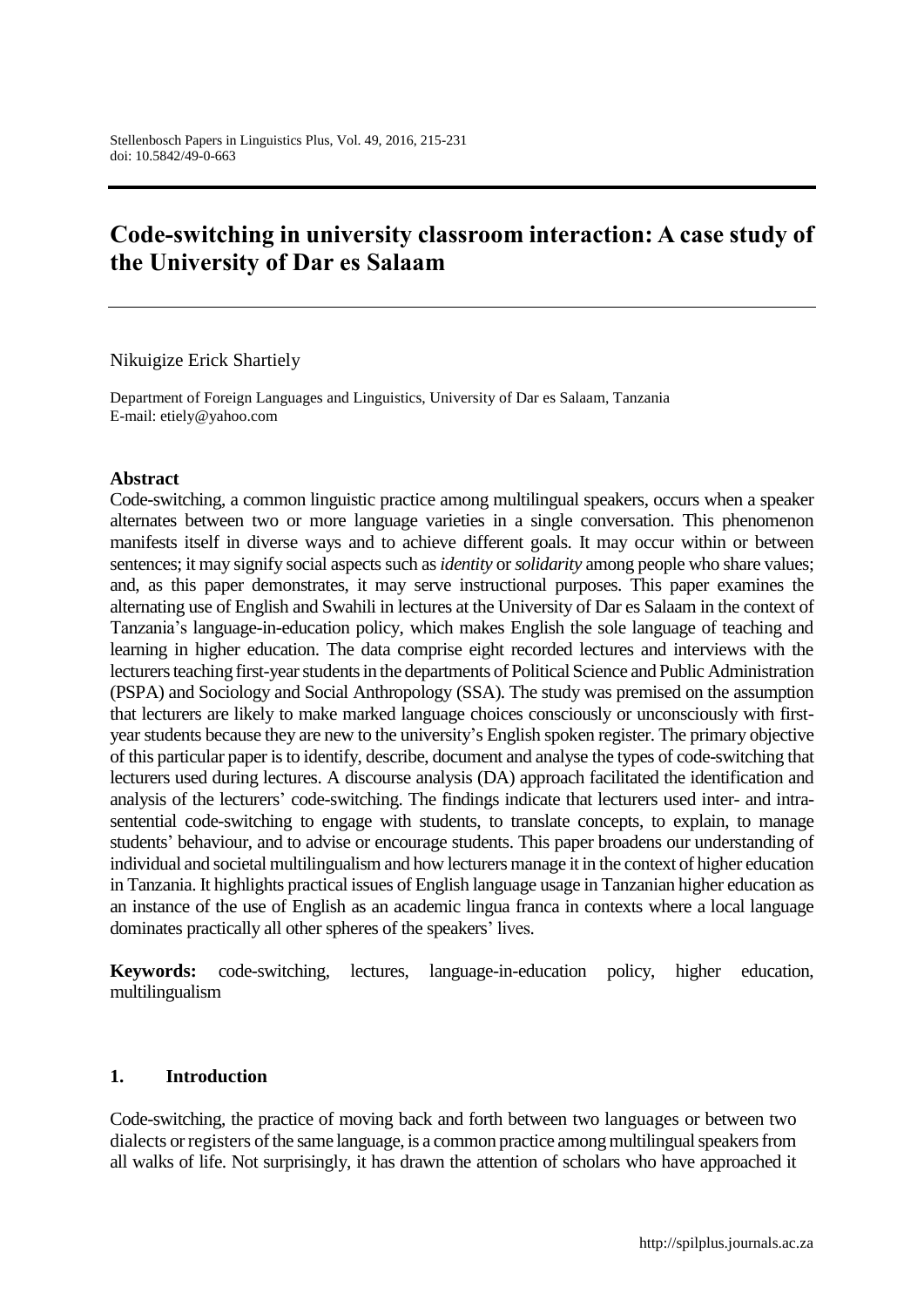from a range of perspectives, including formal or structural linguistics (cf. Poplack 2001), psycholinguistics (cf. Taha 2009) and sociolinguistics (Gumperz and Bloom 2000; Myers-Scotton 1993, 1997). Others have approached it from educational (cf. Lin 2008, 2013) and neuro-linguistic perspectives (cf. Bialystok 2001, 2009; Bialystok, Craik, Green and Gollan 2009; Westly 2011). In the past, code-switching has been viewed negatively, even by academics. For example, Grosjean (2008:20) reports that some researchers have tended to appraise bilinguals' language skills based on monolingual standards. Code-switching has thus been regarded as "contaminating", and has been dismissed as 'bad practice' constituting ungrammatical language usage characteristic of semilingual speakers without complete control of either of their languages (Grosjean 1982:147). Notwithstanding the social stigma attached to code-switching, particularly in restrictive formal environments, code-switching in bilingual societies is increasingly becoming valued as a useful communicative strategy in facilitating the achievement of interactional goals in different domains (cf. Shartiely 2013; Shin 2010; Shin and Milroy 2000). In fact, code-switching manifests itself in diverse ways in order to meet particular goals, such as signifying identity or achieving solidarity among people with shared values (cf. Cook 2003; Walker 2011), or for instructional purposes when learners have inadequate mastery of the language of instruction (cf. Shartiely 2013; Shin 2010; Taha 2009; Uys 2010[; Zabrodskaja 2009\)](../../../moostendorp/AppData/Local/Temp/AppData/Local/Temp/embyaa/AppData/Documents%20and%20Settings/ca5/Local%20Settings/Temporary%20Internet%20Files/Content.Outlook/AppData/Roaming/Microsoft/AppData).

Language and language-in-education policies in Tanzania have been subject to many contradictions in their ratification and implementation. In the language policy of 1995, Kiswahili was designated as the language of instruction (LoI) from pre-primary to the end of primary education, while English would continue to be used as LoI in secondary schools through to tertiary level. Some scholars (cf. Swilla 2009) have called the language-in-education policy in Tanzania contradictory. Swilla (2009:2) identifies three ideological periods in relation to language-in-education policy in Tanzania. The first period is the first five years after independence (1961–1966), during which Tanzania maintained the capitalist form of government that it had inherited from the previous regime. The second is the period between 1967 and the early 1980s, during which Tanzania adopted socialism as a form of government. The third is the period from the late 1980s up to the present, during which Tanzania returned to capitalism. All these ideological changes have had a significant impact on the language-ineducation policy in Tanzania, as explicated below.

During the first period (1961–1966), the government made significant changes to the former colonial system, including abolishing school fees for secondary school education with the aim of allowing wider access for African learners. However, Swilla (2009:3) notes, the government maintained the colonial curriculum and LoI policy, whereby Kiswahili continued to be used as LoI in the first years of primary education and English continued to be used as LoI from the sixth year of primary education through secondary school up to post-secondary school level.

During the second period (1967–mid 1980s), the government nationalised all the major means of production in the country. The "Education for Self-Reliance" policy was adopted, and the government promised free provision of social services, including education. At this stage, Kiswahili was adopted as LoI for the entirety of primary school education. A small number of English-medium primary schools were maintained to cater for children of expatriates. However, these schools were not allowed to enroll Tanzanian learners (Swilla 2009:3).

During the third period, socialism was gradually abandoned; though it is still officially included in the Tanzanian constitution. This abandonment was mainly due to economic pressures that the government experienced in the late 1970s due to rising oil prices, the falling prices of raw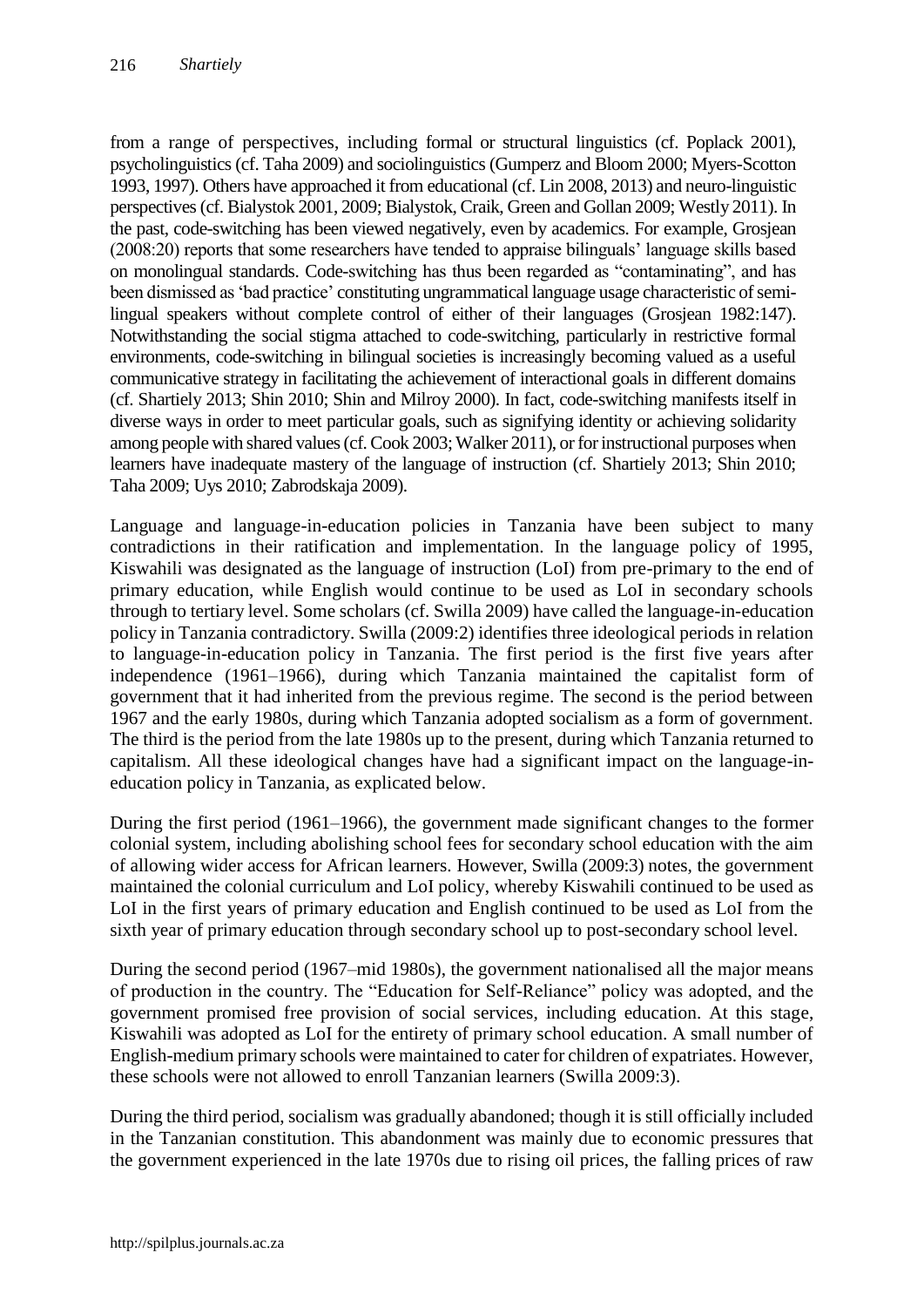materials on the world market, drought, famine, and the war against Idi Amin of Uganda. This necessitated a move from a state-controlled to a free market economy that entailed the liberalisation and privatisation of major means of production and state-owned enterprises. Eventually, privatisation was reintroduced into the education system by legalising the use of English in private primary schools in 1992, and finally by extending the right to use English as LoI in 1995 by means of Education Amendment Act No. 10 (Swilla 2009:4).

In Tanzania there have been several policy statements, sometimes contradicting one another, with regard to the status of both English and Swahili in academic settings. For instance, The Ministry of Education and Vocational Training policy (2014:38) contains both a statement supporting the continued use of English as LoI at the secondary and tertiary education levels, and one supporting the introduction of Swahili as LoI at all levels of education. The statements are as follows:

3.2.5. *Lugha ya Taifa ya Kiswahili itatumika kufundishia na kujifunzia katika ngazi zote za elimu na mafunzo na Serikali itaweka utaratibu wa kuwezesha matumizi ya lugha hii kuwa endelevu na yenye ufanisi katika kuwapatia walengwa elimu na mafunzo yenye tija kitaifa na kimataifa.*

3.2.6. *Serikali itaendelea na utaratibu wa kuimarisha matumizi ya lugha ya Kiingereza katika kufundishia na kujifunzia, katika ngazi zote za elimu na mafunzo. Sera ya Elimu na Mafunzo* (Ministry of Education and Vocational Training policy)

## **Translation (author's own):**

3.2.5. Swahili National language will be used for teaching and learning at all levels of education and training and the government will put in place mechanisms to facilitate the use of this language to be sustainable and effective in providing learners with productive education and training nationally and internationally.

3.2.6. The government will continue with the mechanism to strengthen the use of English in teaching and learning, at all levels of education and training.

Before the Tanzanian government's recent decision, Swahili had been the LoI for public primary schools and English, as hinted above, served that purpose at the secondary and tertiary education levels. Under this problematic arrangement, the majority of Tanzanian students found themselves in the deep end of the English-language pool in secondary school: they had to learn how to swim by developing language competency, or drown if they failed to reach the required proficiency level.

Generally, code-switching as an instance of bilingual practice entails bilinguals' ability to choose and use language in a variety of ways. For example, they are said to exhibit more creativity (cf. Bialystok 2011; Hamers and Blanc 2000), to be able to reflect on and manipulate language more adeptly (Bialystok 2001), and to be more context-sensitive (Cenoz, Hufeisen and Jessner 2003) than their monolingual counterparts. Nevertheless, the predominant view that code-switching is a language handicap remains widespread at the University of Dar es Salaam, the country's oldest university. Indeed, authorities at the university have occasionally posted notices to deter lecturers and students from mixing Swahili and English (thus producing what has been dubbed

(2014: 38)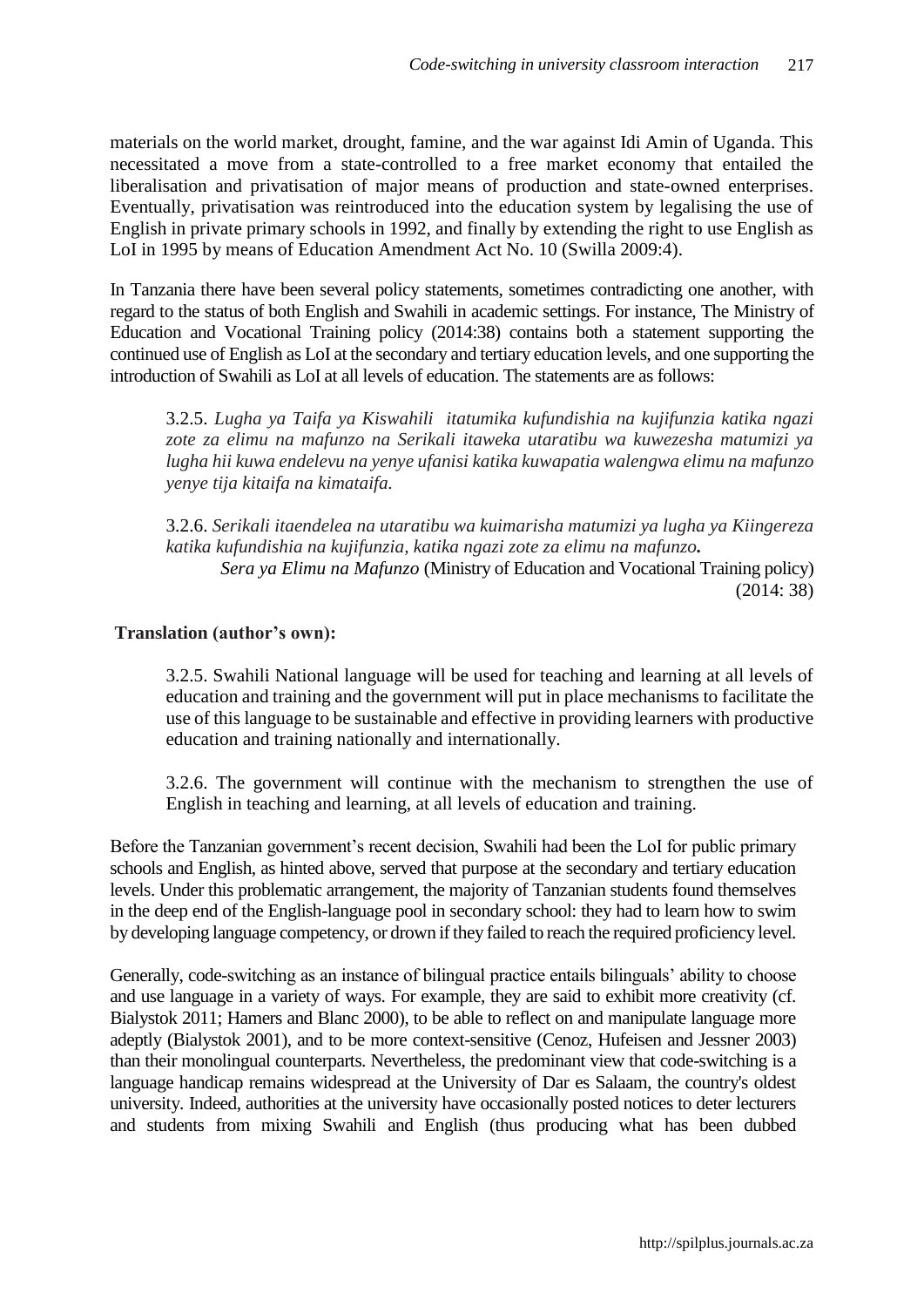"Kiswanglish") during classroom interaction to abide by the official language policy.<sup>1</sup> This is somewhat paradoxical, as it ignores the fact that most of them are multilingual in the languages of Tanzania; thus, they cannot avoid resorting to one or more language when they have to do so. Because of the social stigma attached to code-switching and stringent rules aimed at curbing the practice at any cost, little attention has been paid to how code-switching facilitates the delivery of content in academic settings; particularly in contexts where the official LoI on the whole makes both lecturers and students uncomfortable. And yet the reality on the ground is that code-switching is a *fait accompli*. Stakeholders have thus been denied knowledge on how lecturers improvise during classroom interaction with the aim of achieving a smooth flow of content and imparting of knowledge. What remains indisputable is the fact that University of Dar es Salaam lecturers tend to defy the directive forbidding code-switching, as well as the policy that gives rise to this linguistic dilemma in the classroom situation, for practical reasons and convenience. This paper delineates how and why lecturers of the University of Dar es Salaam code-switch during classroom interaction regardless of the censure and rebuke they receive from institutional authorities, including the university's Quality Assurance Bureau.

## **2. Defining the terms "code-switching" and "classroom code-switching"**

There are various definitions of the term "code-switching". Swann and Sinka (2007:242) observe that the definitions vary so greatly that the term can also encompass switching between dialects (cf. Gumperz's (1982) concept of 'situational code-switching'). Lin (2013:195) describes 'classroom code-switching' as the alternating use of more than one linguistic code in the classroom by any of the classroom participants. In this paper, I consider code-switching (be it in the classroom or elsewhere) in accordance with Poplack (2001:262) as the practice of bilingual or multilingual speakers using two or more languages in discourse, either mixing them by introducing words or shorter phrases, or switching between the two languages with longer units of each. Many bilingual teachers use two languages to teach academic content, switching between the languages spontaneously or intentionally (cf. Taha 2009:336). They may also code-switch to facilitate comprehension and to create meaningful involvement (Zabrodskaja 2007:124).

Traditionally, two types of code-switching are identified within sociolinguistics, namely situational and metaphorical code-switching (Gumperz and Bloom 2000:126). According to Gumperz and Bloom (2000: 126), situational code-switching stems from a change in situation, such as switching from a more prestigious language to a less prestigious one; whereas metaphoric codeswitching arises out of the need to achieve a special communicative effect, such as the expression of identity and/or solidarity. From a structural perspective, there are two main types of code-switching; namely "inter-sentential" code-switching, which occurs between sentences, and "intra-sentential" code-switching, which occurs within the same sentence (cf. Poplack 2001). In this paper, the codeswitching under study is language alternation between English and Swahili by native Swahilispeaking lecturers at the University of Dar es Salaam. This paper is based on the findings of a study that focused primarily on the various functions of code-switching in bilingual or multilingual classrooms (see Shartiely 2013).

The study found that both situational and metaphoric code-switching take place at the University of Dar es Salaam. As stated above, situational code-switching stems from a change in situation, whereas metaphoric code-switching arises out of the need to achieve a special communicative effect (Gumperz

 $\overline{a}$ <sup>1</sup> This is based on my personal experience as member of teaching staff of the University of Dar es Salaam.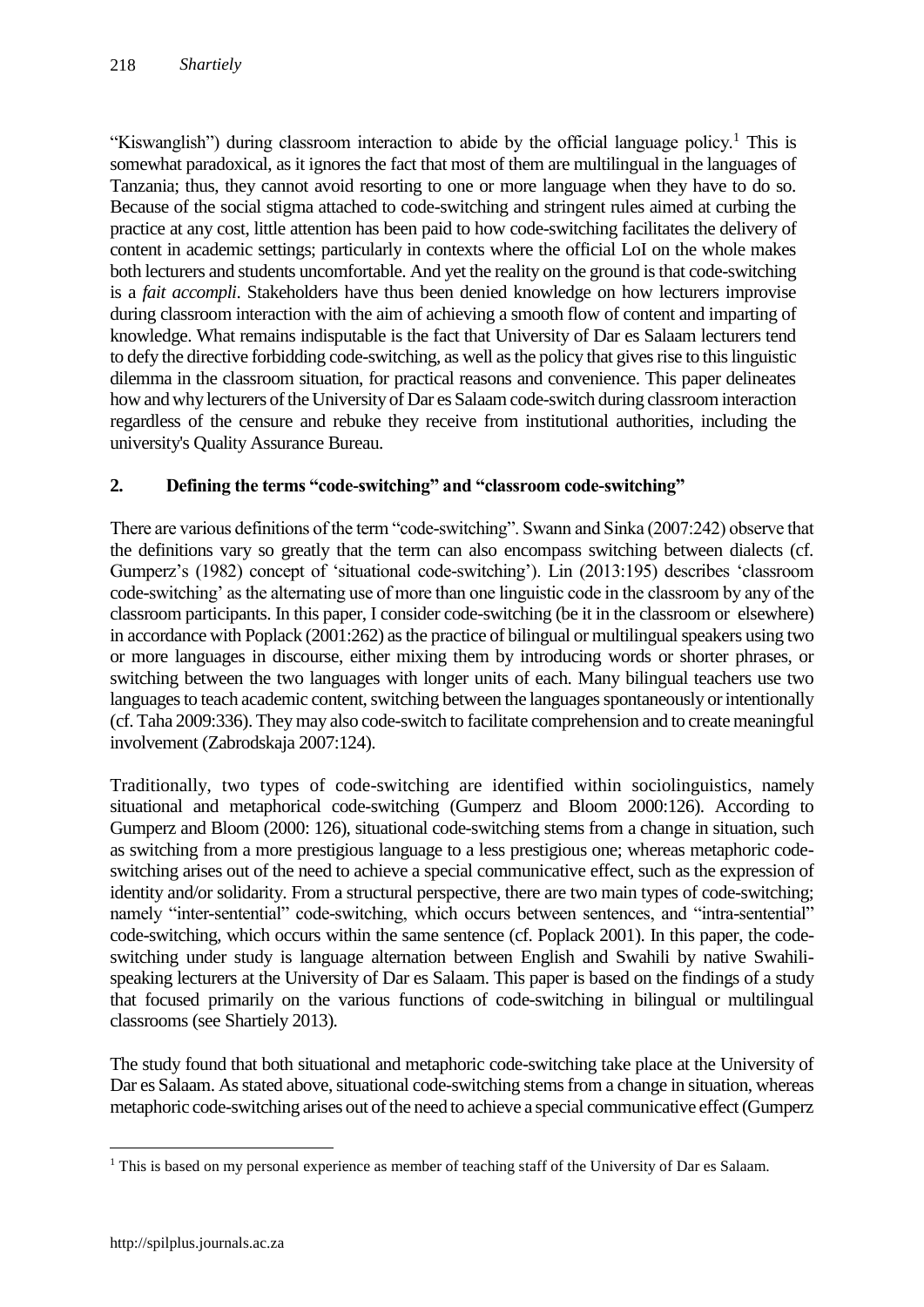and Bloom 2000:126). For example, an academic administrator at the University of Dar es Salaam can switch from speaking English, the academically unmarked code, to Swahili, the marked code. Such situational code-switching is motivated by the fact that, like any other academic institution, the university community is made up of both academic and non-academic members of staff. Among nonacademic staff, the use of English is not mandatory, and many probably do not have an advanced command of the language. Fishman (1967:36) refers to this kind of code-switching as operating at a macro level, where two languages, each with distinct functions in specific situations, are used in alternation. In other words, language choice depends on the topic, interlocutors and setting. Codeswitching at a micro level, on the other hand, amounts to what Gumperz (1982:61) and Gumperz and Bloom (2000:126) call "conversational code-switching". This type of code-switching is characteristic of verbal interactions among speakers of more than one language. It marks aspects of discourse such as quotations, addressee specification, interjections, reiteration, message qualification and personalisation, translation, elaboration and explanation of materials presented in English (Gulzar 2010:37; Gumperz [1982:](../../../moostendorp/AppData/Local/Temp/AppData/Local/Temp/embyaa/AppData/user/Documents%20and%20Settings/ca5/Local%20Settings/Temporary%20Internet%20Files/Content.Outlook/AppData/Roaming/Microsoft/AppData)59; Taha 2009:342). Unlike macro-level code-switching, which is between two distinct languages that are alternately and systematically used in different situations by designated participants, micro-level code-switching occurs within a single speech event, often in the spoken contribution of a single participant. It occurs between sentences (inter-sentential), within sentences (intra-sentential), and even within words.

At the University of Dar es Salaam, such conversational code-switching (metaphoric code-switching) occurs during classroom interaction, specifically during lectures. Thus, similarly to what happens in communication between the university administration and the university's academic community, classroom interaction often exhibits code-switching between English and Swahili. Such codeswitching serves a specific function geared towards achieving a certain communicative effect.

On the whole, code-switching has a number of similar functions across different bilingual and multilingual situations. Gumperz [\(1982:](../../../moostendorp/AppData/Local/Temp/AppData/Local/Temp/embyaa/AppData/user/Documents%20and%20Settings/ca5/Local%20Settings/Temporary%20Internet%20Files/Content.Outlook/AppData/Roaming/Microsoft/AppData)59) recognises code-switching as a discourse strategy for bilinguals. Myers-Scotton (1993:476) observes that code-switching occurs at any linguistic level in the negotiation of interpersonal relationships and signalling of social group memberships. She further identifies two major reasons that prompt speakers to resort to code-switching. These are firstly to fill the gap of a missing item in the expected language and secondly to express the speaker's creativity in the process of negotiating a public face. In this regard, linguistic studies of the regularity of codeswitching among bilingual teachers have been conducted at both the lower levels of education (cf. Mwinsheikhe 2009; Olmo-Castillo 2014; Rubagumya 2008; Shin 2010; Uys 2010; van der Walt and Klapwijk 2015) and higher levels of education (cf. Li 2008; Mashiyi 2014; Shartiely 2013; Taha 2009; Zabrodskaja 2007, 2008, 2009), with similar results.

More recently, new concepts such as 'code-meshing' (cf. Canagarajah 2011a; Young, Barrett, Young-Riviera and Lovejoy 2011) and 'translanguaging' (cf. García 2009; Creese and Blackledge 2010) have been introduced, specifically under the influence of postmodern sociolinguistics. According to Lin (2013:196), these concepts "seek to take away the markedness of the linguistic phenomenon traditionally called "code-switching" and conceptualise it as a social practice that is part and parcel of everyday social life". According to García (2009:140), translanguaging refers to bilinguals' accessing of different linguistic features or various modes of what are described as autonomous languages to maximise communicative potential. Figuratively, Canagarajah (2011a:2) relates translanguaging to the ability of multilingual speakers to shift between the different languages that make up their repertoire, thereby treating it as an integrated system. Translanguaging performs numerous important roles in the teaching and learning process, such as helping students develop a deeper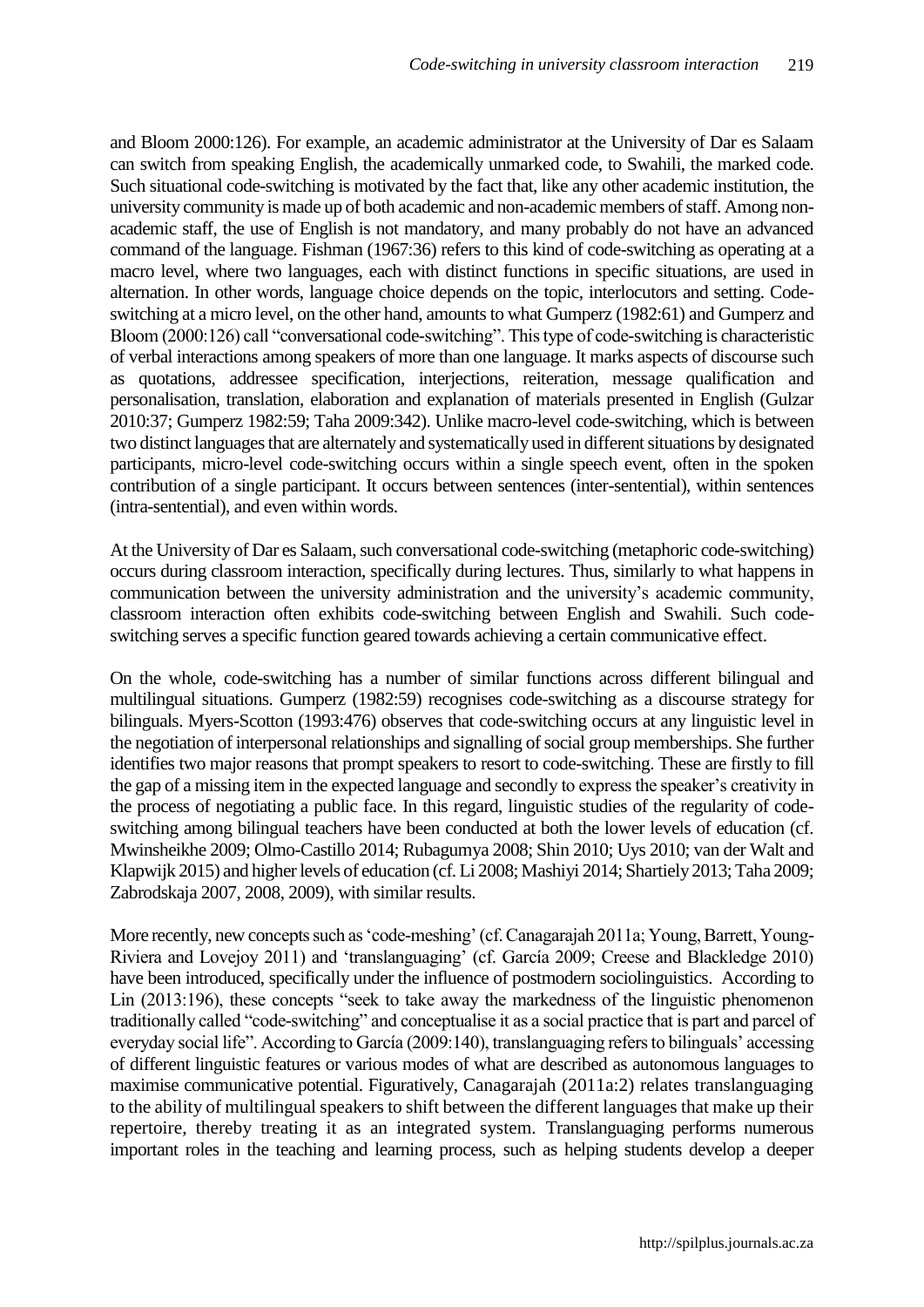understanding of the subject content, and allowing for the provision of more rigorous content, the affirmation of multiple identities, and the development of relevant language for performing specific academic tasks (Lenis 2015:71). Young et al. (2013:2) define "code-meshing" as the act of combining two or more language systems and/or communication modes to write and speak effectively within the various domains of society.

Although these three concepts all involve the alternation between multiple languages in discourse, they differ in their theoretical orientations. For example, in code-meshing, multilinguals are seen as merging their varied linguistic resources with the dominant language to construct a hybrid text (be it written or spoken). Translanguaging moves beyond the constructed hybrid text to accommodate other semiotic resources such as colour, images and symbols (Canagarajah 2013:40-41). Although language-in-education policies in postcolonial societies discourage the use of the first language alongside the second language, translanguaging in educational practices has actually proved to be an important pedagogical resource in the teaching and learning process (cf. Blackledge and Creese 2014; Hibbert and Van der Walt 2014). Nevertheless, as Blackledge and Creese (2014:206) remark, the major challenge to translanguaging is the question of how to harness existing multilingual practices for pedagogical purposes

This article, although acknowledging the work done on translanguaging within educational contexts, takes code-switching as its theoretical point of departure. This is done because the article confines itself to the classroom practice of alternating between two languages (Swahili and English) in a context where policy endorses English as the medium of communication. Code-switching in the context of this article is one-sided, as it involves teachers only and gives learners no opportunity to participate in the process. Furthermore, lecturers do perceive the switching between two languages as transgressing boundaries. For them, then, language is viewed as a bounded system. Given the aims of this article and the particular context in which it was conducted, the concepts of 'translanguaging' and 'code-meshing' were not ideally suited to achieve the study's objective, which was to investigate how lecturers of the University of Dar es Salaam use code-switching as a teaching strategy.

Numerous studies on code-switching in multilingual classrooms at the tertiary level in different parts of the world have been done. These include studies on code-switching between English and Swahili at the University of Dar es Salaam (Shartiely 2013), on code-switching between Arabic and English at the University of Khartoum in Sudan (Taha 2009), on code-switching between Cantonese and English at the Hong Kong Institute of Education (Li 2008), and on code-switching between Estonian and Russian at Tallinn University (Zabrodskaja 2007, 2008, 2009). Other studies have been conducted on code-switching between Xhosa and English at the University of the Western Cape (Banda 2007), and on code-switching between Rwandese and English at the National University of Rwanda (Kagwesage 2013). These studies illustrate that bilingual lecturers use two languages to teach by switching between languages spontaneously or intentionally. Zabrodskaja (2007:127) has established that lecturers decide when to code-switch between Estonian and Russian to facilitate comprehension and foster meaningful classroom interaction. Taha (2009:336) reports that lecturers code-switch between English and Arabic as both a pedagogical tool and strategy to initiate effective classroom interaction and topic change and to cultivate solidarity with students. Similarly, Li (2008:84) found that lecturers code-switch between Cantonese and English to achieve communicative goals, to clarify difficult concepts, to expand and/or consolidate students' bilingual lexicon, and to reduce social distance from students to assist them psychologically. Additionally, Banda (2007) asserts that tutors and lecturers who shared a Xhosa/English repertoire with students fostered the use of Xhosa in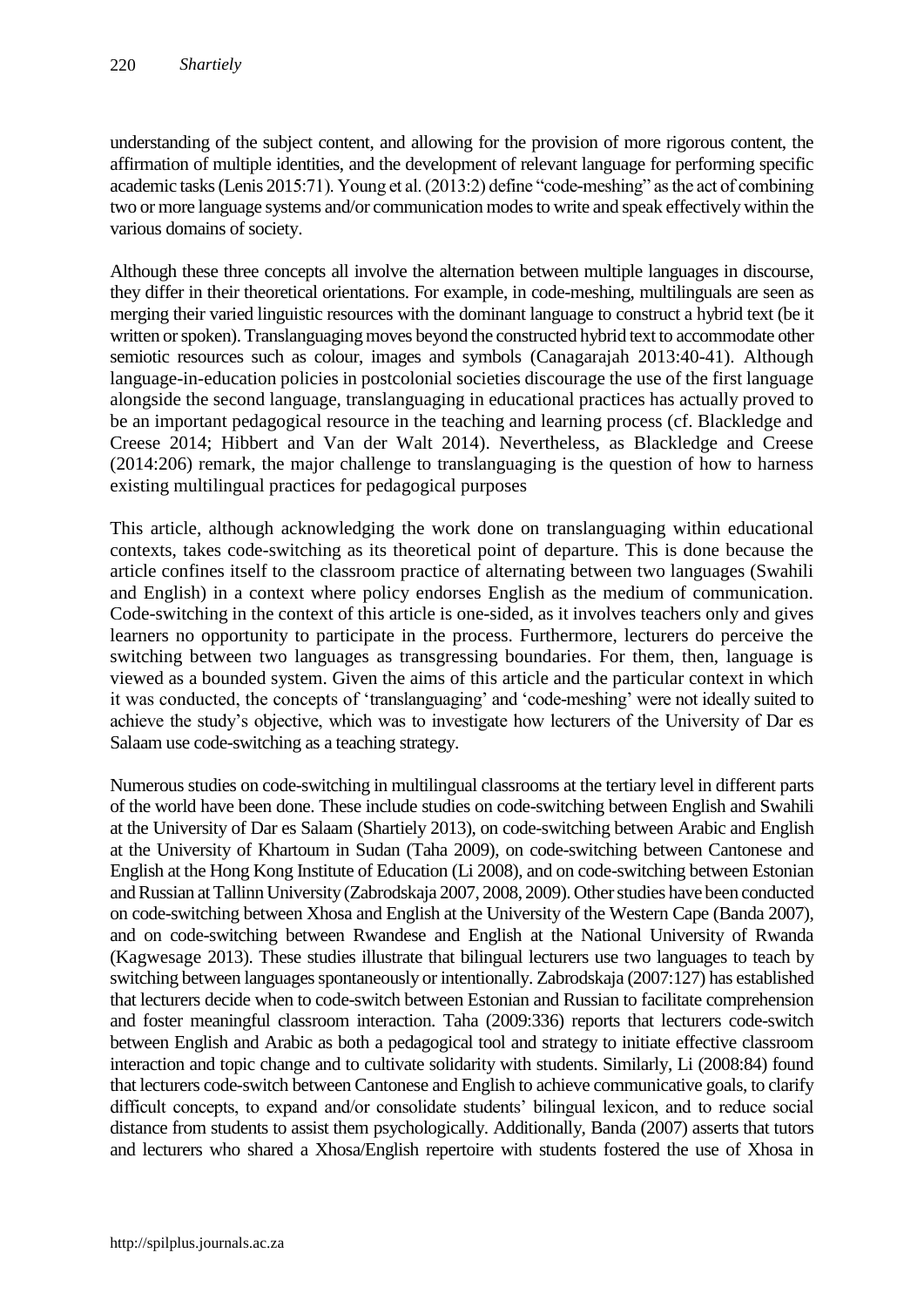informal classroom working sessions, despite not using Xhosa during tutorials or during consultations in their office. Kagwesage (2013) found that, although other spoken languages are not officially recognised as media of instruction in higher education, they play a mediating role in content learning through responsible code-switching and translanguaging. Although, contrary to the Sudanese and Estonian contexts, the language policy at the University of Dar es Salaam does not officially condone such practices, the reality on the ground attests to similar practices at the institution (Shartiely 2013).

# **3. Methodology**

Purposive sampling was applied in this study to draw participants from the departments of Political Science and Public Administration (PSPA) and Sociology and Social Anthropology (SSA). When this study was conducted, these two departments were among the largest in terms of the number of registered students in the then-College of Arts and Social Sciences (CASS), which has now been reconstituted into two colleges: the College of Social Sciences (CoSS), under which both the PSPA and SSA departments fall, and the College of Humanities (CoHu). Moreover, these courses are mostly taught through lectures, due to the large classes. This teaching method was appropriate for the cases under study, which involved lectures and lecturers (not seminars and students). From each department, four lecturers who taught first-year classes participated in the study. This also applied to the courses in which recordings were done, namely first-year course lectures, thus ensuring the coverage of all the courses taught at university-entrance level. Coincidentally, senior and junior faculty were paired to teach the classes. Thus, it could be investigated how the lecturers used codeswitching according to their status. However, the findings indicated no significant differences between junior and senior faculty's use of code-switching.

Both observation and interviews were used to collect broad-based data on the use of code-switching practices in the classroom. The study did not include students as it sought to investigate how lecturers accommodate students who often have little background in English, the university's spoken discourse, because of their pre-university ill-preparedness for rigorous advanced learning resulting from the flawed national language policy. The study thus collected and analysed data that provided in-depth information on code-switching practices from the lecturers' perspectives.

Data collection on the types of code-switching that lecturers use when lecturing and on the lecturers' own reflections on the use of code-switching considering the variety of linguistic resources available to them and students combined the use of audio-visual recording and semi-structured interviews. The audio-visual recording involved eight 55-minute single-session lectures. The lectures were transcribed and subsequently organised according to two major categories of the instances of code-switching that transpired, namely intra-sentential and inter-sentential code-switching. The analysis of the transcripts on how regularly the lecturers used code-switching was followed by semi-structured interviews with the respective lecturers exploring their reflections on code-switching practices. The data were grouped into four themes. The first theme covered general information about the lecturer, including their educational background and teaching experience, whether they had trained as teachers, and whether they had undertaken any teaching methodology courses in their careers. The second theme covered the language of instruction that was used during their studies. The third theme related to their opinion regarding the observations made by different stakeholders about the low level of English proficiency at the University of Dar es Salaam, how this situation influenced the way they taught, and how they handled a situation where they introduced a topic and discovered that students could not comprehend it. The fourth theme explored why they had used the discourse strategies that had been observed during the lecture sessions, and whether they used different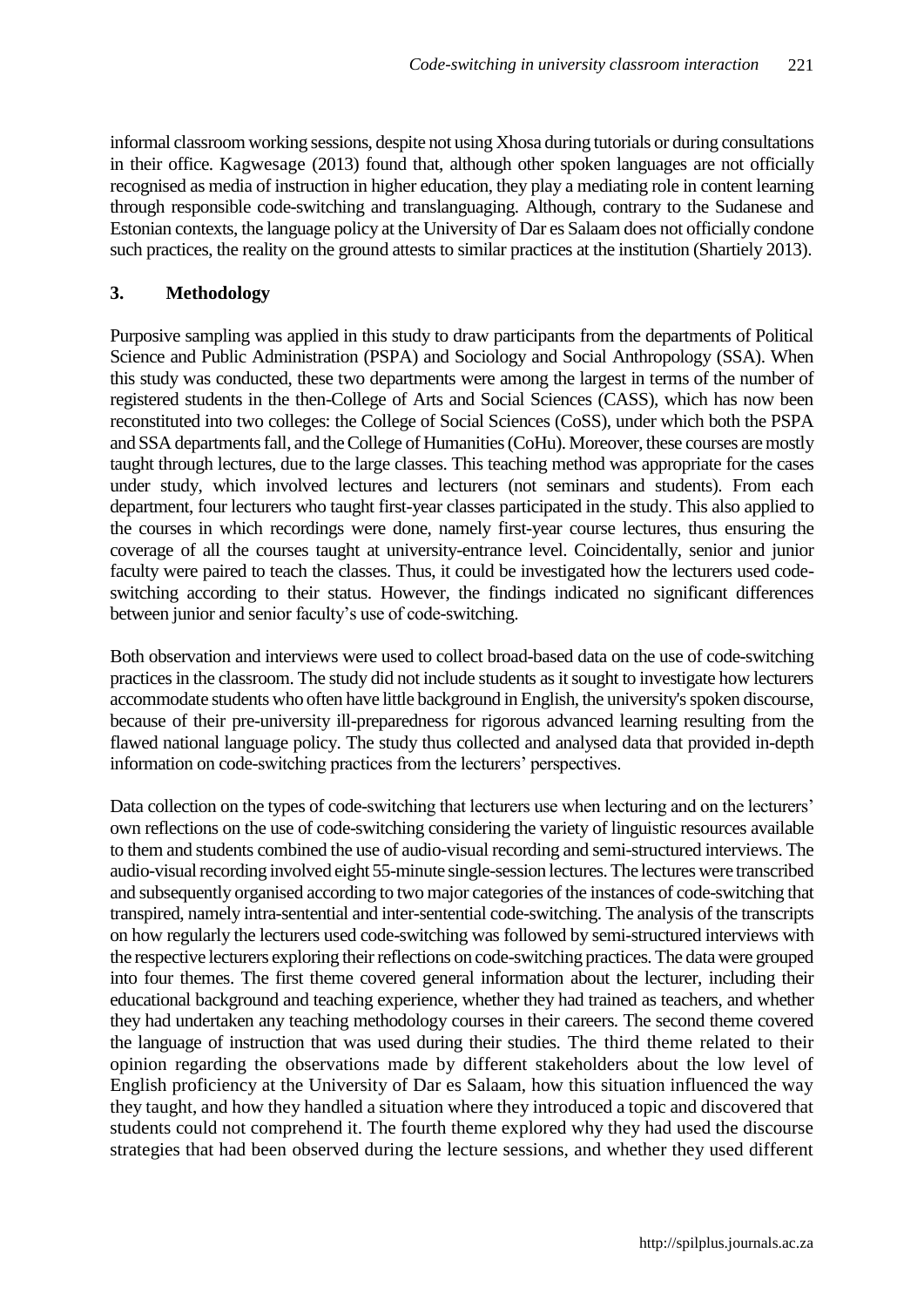strategies in other classes. The last theme examined their views regarding the difficulty that students face in learning in English, and whether they would recommend the use of Kiswahili as medium of instruction at university level.

#### **4. Results and discussion**

The study found that two major types of code-switching take place at the University of Dar es Salaam: situational and metaphoric code-switching. One hundred instances of code-switching were found. Intra-sentential code-switching occurred 70 times (70%), whereas inter-sentential codeswitching occurred 30 times (30%) (see Table 1). This means that intra-sentential code-switching occurred on average after every 6 minutes in the 400 minutes of lecture time, whereas inter-sentential code-switching occurred after every 13.3 minutes, as Table 1 illustrates:

| <b>Type</b>         | L1 | $\mathbf{L}2$ | L <sub>3</sub> |    | L5 | L6 | L7 | L8 | <b>Total</b> |
|---------------------|----|---------------|----------------|----|----|----|----|----|--------------|
| Inter-sentential 08 |    |               | UΙ             |    |    |    | 04 | 01 | 30           |
| Intra-sentential 17 |    | 34            | 04             | UI | 20 |    | 02 | 01 | 70           |
| <b>Total</b>        | 25 | 05            | 05             | 20 | 20 | 36 | 06 | 02 |              |
| <b>Grand</b> total  |    |               |                |    |    |    |    |    | 100          |

**Table 1:** Types and frequencies (in percentage) of code-switching

## **4.1 Intra-sentential code-switching**

The study found that lecturers used more intra-sentential than inter-sentential code-switching. Examples are provided in the following excerpts. Specifically, excerpt (1) shows how lecturers used intra-sentential code-switching for clarification and advising purposes; excerpt (2) illustrates how lecturers used code-switching to clarify a point; and excerpt (3) illustrates how they used it for exemplification purposes. Gulzar (2010:37) found that in such instances code-switching does not only assist the lecturer to clarify, advise and give directives, but also to simplify expressions.

- (1) 1 When you see the country is peaceful … there is somebody who must have
	- 2 done something. *Na ndiyo maana* ['and that is why'] as a new
	- 3 generation … you should also aim at … trying to pay *mchango wako*
	- 4 ['your contribution'] …

In excerpt (1), the lecturer continues speaking about how the immense contributions of Africans who struggled for the independence of Africa made countries such as Tanzania peaceful (line 1). She codeswitches to Swahili to clarify what the new generation should do to emulate their nation's founders (line 2). She finally advises students, as a new generation, on what they should try to do "… trying to pay *mchango wako*" (line 3).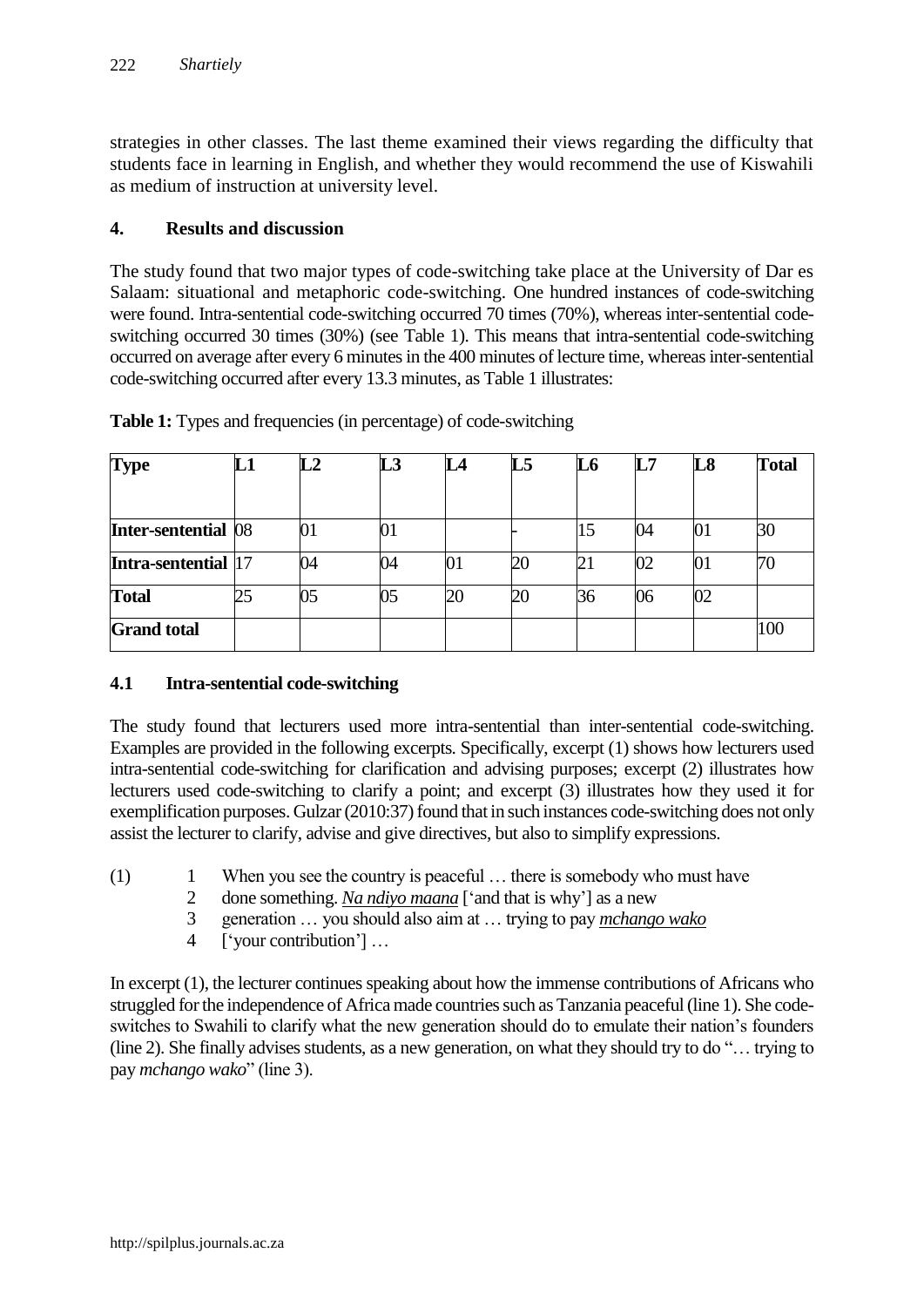- (2) 1 So… this particular relationship between these two sets of individuals is
	- 2 mediated by inanimate thing called *gari* ['car']. So through *gari*
	- 3 this particular power of these particular individuals is mediated.

In excerpt (2), the lecturer explains how the owner of a commuter bus relates to the driver and the conductor of the bus through the bus itself. In explaining how that relationship exists, the lecturer uses a Swahili word for car ("through the *gari* ['car']") to clarify how in materialist contexts power relations can be mediated by inanimate things.

- (3) 1 …Now, this one [...] depends upon your office, upon your office, not the
	- 2 office holder, he may be the shortest, but he is the boss; the Chief
	- 3 Executive Officer; shortest, shortest man like a *mbilikimo* ['dwarf'] but
	- 4 [he or she] is the boss because of the position he or she holds.

In excerpt (3), the lecturer differentiates between types of authority and clarifies the differences between them (line 1-2). Then he uses a simile – "… shortest man like a *mbilikimo* ['dwarf']" – to emphasise the point that an individual's physical characteristics do not count when it comes to those with authority. This usage creates not only humour but also a sense of belonging, because it uses the term *mbilikimo*, which students are familiar with. In fact, the term is often used as a derogatory term when remarking on an individual's socially undesirable height.

#### **4.2 Inter-sentential code-switching**

The following excerpts illustrate how lecturers use inter-sentential code-switching to achieve different communicative goals, such as elaborating on a process (excerpt 4) and checking for understanding (excerpt 5). Uys (2010:33ff.) found that lecturers may code-switch to explain a point, confirm understanding, encourage students' participation and give general instructions.

- (4) 1 …A process through which they acquire a culture, which is viewed as consistent,
	- 2 coherent, definite and so, in the process of growing up people acquire a culture.
	- 3 *Wanakunywa ile…* ['they drink that culture'] as a process, as a passive process

In excerpt (4), the lecturer explains how people acquire culture through a thorough process. The lecturer likens this process to drinking ("*Wanakunywa ile* …" ['they drink that culture'] (line 3)).This code-switching practice helps the lecturer simplify his explanation using the simple but familiar process of drinking. The usage also helps the lecturer to create humour, thus capturing the students' attention and generating interest.

- (5) 1 … rather than the continuing relations with the metropolitan countries.
	- 2 Topic number two … *hiyo mmeichukua?* ['Have you understood that?'] Should I
	- 3 repeat?

In excerpt (5), the lecturer reads a series of seminar questions to the students, which they must prepare for the next seminar session. Whenever she reads a question, students grumble to indicate that they have not written down the question properly. After re-reading the seminar questions several times, the lecturer resorts to the use of Swahili to check whether the students have written down the question properly ("… *hiyo mmeichukua*?" ['Have you understood that?']).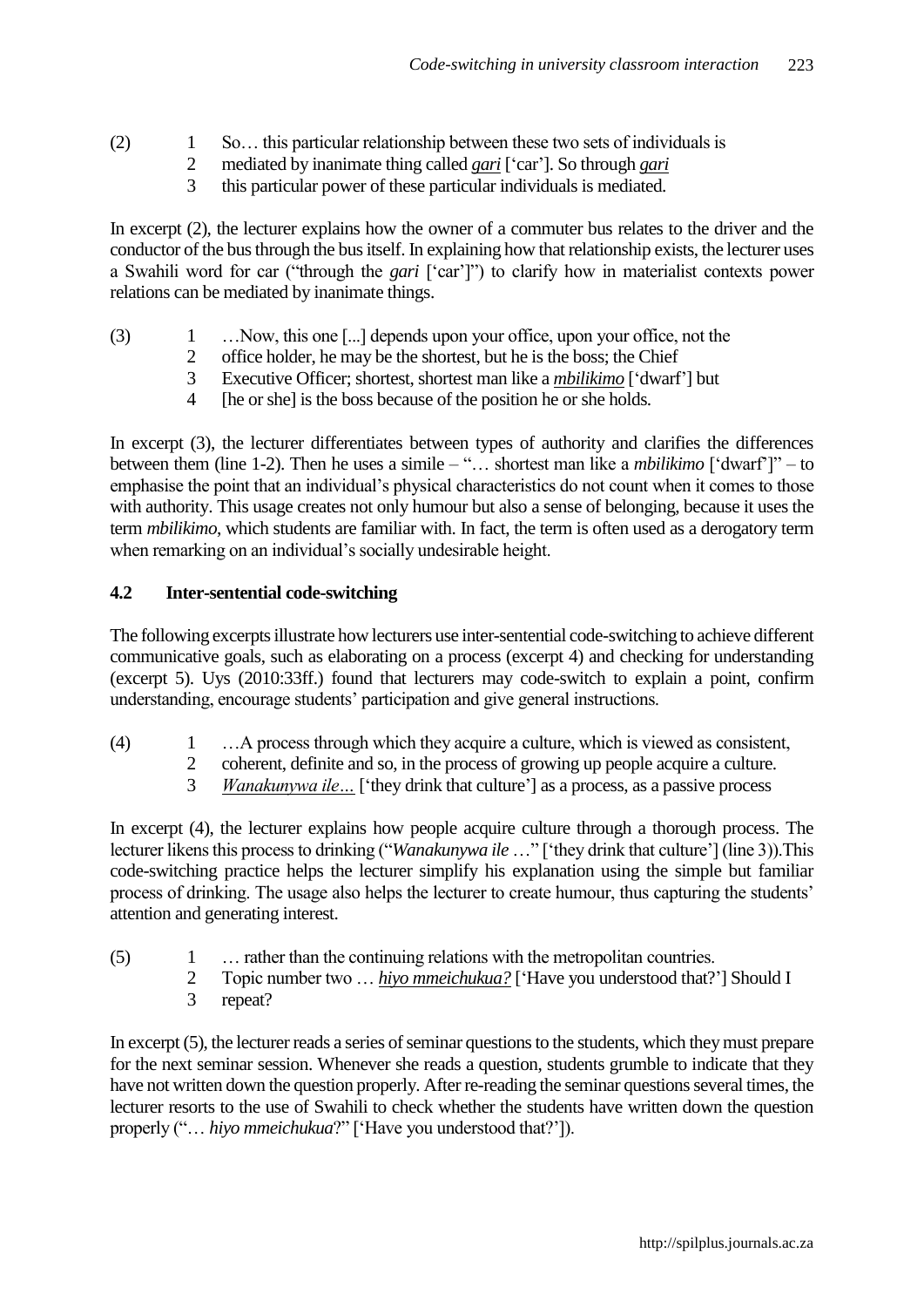- (6) 1 *kama nilivyokwisha kusema hapo awali* ['as I had said earlier'] politics does not
	- 2 only involve …involve the identification as well as the specification of the
	- 3 three institutions of the state. *Kama nilivyosema* ['as I had put it'], the Legislature,
	- 4 the Judiciary and the Executive.

Excerpt (6) illustrates how code-switching facilitates cohesion and topic development. In this instance, the lecturer switches to Swahili to refer to a point mentioned earlier (line 1), and repeats this switch in the conclusion (line 3). This strategy allows the lecturer to place emphasis on the three institutions of the state (lines 3-4). The lecturer uses code-switching to prompt students to recall the point made earlier, thus signalling topic connectivity and continuity. Taha (2008:342) reports a similar trend at the University of Khartoum, where lecturers code-switch from English to Arabic during classroom interaction to repeat and elaborate on materials presented in English.

- (7) 1 They had to in Swahili we say *kuvumilia* [to tolerate]. Africans recognised
	- 2 that the governments of Europe and America, especially Europe, had come to
	- 3 Africa ... Because, as I told you, this man who is called Leopold said that 'we came
	- 4 to perpetuate ourselves *yaanitumekuja kukaa siyo kuvisit* ['that is, we came to
	- 5 stay, not to just to visit']

Excerpt (7) shows how a lecturer uses code-switching for translational emphasis and cohesion purposes. In line (1), the lecturer translates a Swahili concept *kuvumilia* 'to tolerate' that expresses her feelings regarding the hardship that the forefathers of the local community endured under the yoke of colonialism. Then she adds an emotional touch by translating an English quotation given more than 30 minutes earlier in the same lecture into Swahili (line 4) to refocus the topic. This use underscores the complex nature of code-switching in a multilingual situation, and is in line with Taha's (2008:342) observation that teacher code-switching facilitates translations, elaborations and explanations of materials presented in English.

- $(8)$  1 When we discuss the relationship between a state and what we call the civil society...
	- 2 are we proceeding accordingly? … *hata dakika ishirini hazijafika watu wanaanza*…
	- 3 [Even before twenty minutes have elapsed people start …] *mjitahidi*,
	- 4 *tujitahidi, tujitahidi*, ['Keep on trying, let's keep on trying, let's keep on trying']
	- 5 *Nafikiri inaeleweka vizuri si ndiyo*? […' I think it is well understood, isn't it?']
	- 6 … I was saying that politics …

In excerpt (8), a lecturer uses code-switching to manage the behaviour of the students when they seem to lose attention only 20 minutes into the lecture (line 2). The lecturer also uses code-switching to advise students to stay focused and keep up with the lecture (lines 2-3), while also checking whether he had control of the class by using confirmation questions (lines 2, 4, 5). This is in line with the findings of Shin (2010:111), who notes that teacher code-switching can reinforce directives, mitigate classroom disorder and emphasise the teacher's position as an authority

## **4.3 Lecturers' motivation for code-switching in lectures**

When asked to elaborate on their code-switching between English and Swahili, all eight lecturers reported that they resort to Swahili upon realising that students do not quite follow or understand the subject matter (excerpt 9). One lecturer even admitted that the classroom situation compels him to code-switch, despite the university regulation outlawing the practice.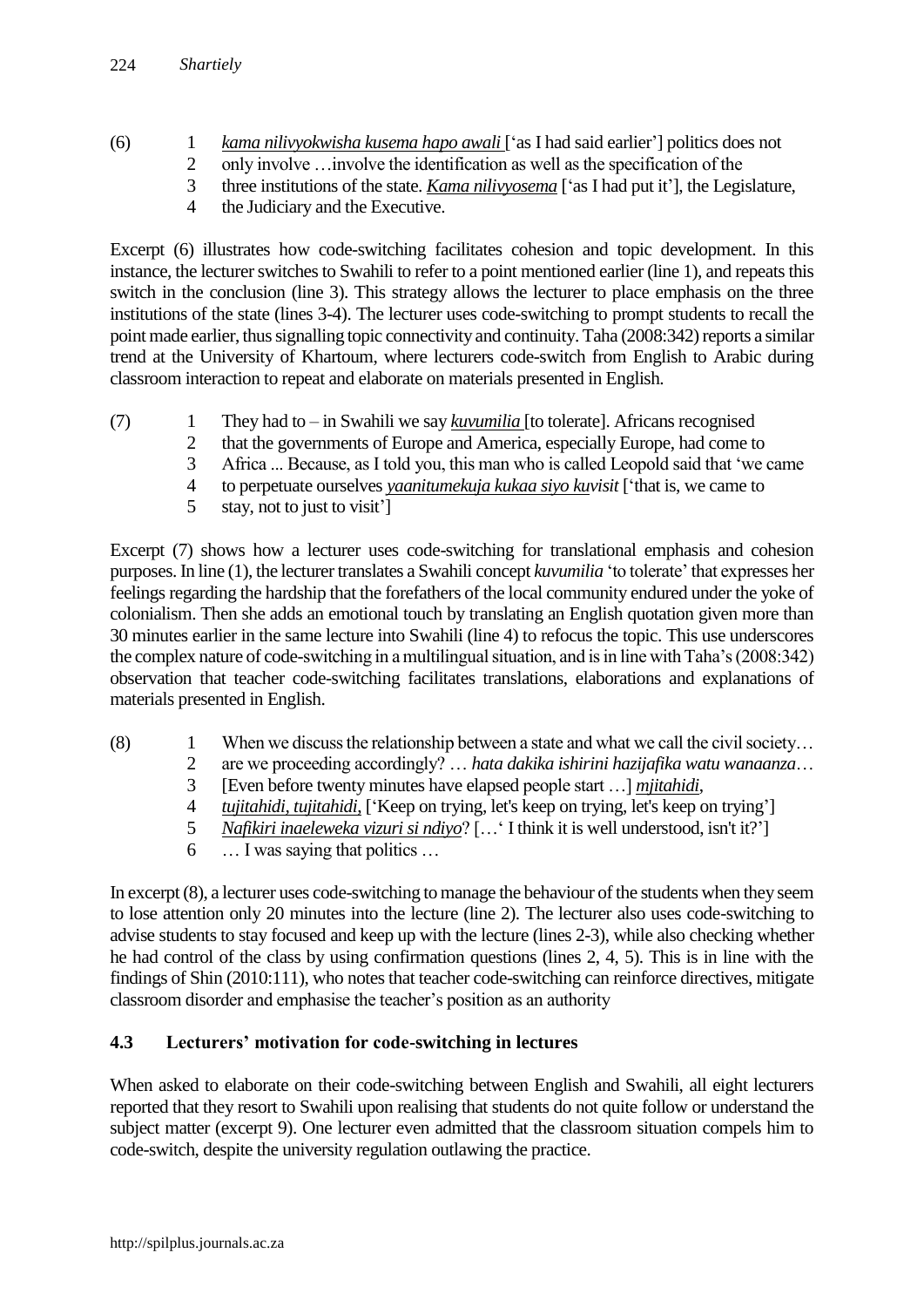(9) Of course, I use Swahili when I want students to understand me more. I decide to use a story or explain a concept in Swahili because I know my students. When I use Swahili they start wondering ... was this the concept? ... It is as, I said, when I repeat [it] twice and ask them if they understand [it] and they say no! I use Swahili with simple examples in Swahili. Then I am convinced that they have understood. I know that may be they have not written down the concept, but at least they have understood it.

In excerpt (9), the lecturer argues that she code-switches from English to Swahili during lectures to facilitate understanding by providing translations and examples, by simplifying the content, and by mitigating spelling errors.

(10) I normally speak in Swahili. Under the university requirements, we are supposed to lecture in English and not in Swahili. But I do violate it [this rule] especially when I realise that students cannot understand concepts or theories in English... I decide to use Swahili hoping that they will grasp the concepts in a more familiar language. Although I am not certain they understand [them more fully] than when I use Swahili. I normally believe that if I use Swahili at a certain point they will be able to understand better than if I persist with using English …

Excerpt (10) illustrates that the lecturer uses Swahili to facilitate understanding in a language more accessible to the learners than English. The lecturer's concern in this case is that the students do not understand the content and, as such, he feels compelled to overlook the English-only classroom teaching requirement to ensure that teaching and learning take place without the language barrier standing in the way. Indeed, the use of Swahili is aimed at bridging the language barrier. Nevertheless, the lecturer is not absolutely certain that the desired effect has been attained during the lectures; his hope is that a more familiar language has made a difference.

(11) In some cases, I have a tendency of asking, in my class, whether there is anyone who doesn't speak [Ki]Swahili because I know that at some point I will have to switch to Swahili. You know, so as to make things clearer. So, usually I have this tendency of asking whether there is any non-[Ki]Swahili speaker. I have to be strict. I try as much as possible to speak strictly in English. But if they are all Swahili speakers, every now and then I will try, like if I say something and I see, you know, people are looking at you as if you are from another planet, with blank faces, so I will switch to Swahili so that, like when I want to break things down, to give more explanations, clarifications. Then you have to use Swahili.

In excerpt (11), the lecturer claims that he code-switches to clarify concepts only when there are no non-Swahili speakers in the class. In other words, code-switching is a deliberate teaching practice of a lecturer who understands his or her audience, their limitations, and the situation the students find themselves in, where learning is supposed to take place in an unfamiliar language (English), when the students have a more familiar and accessible language (Swahili) at their disposal.

Generally, these findings reflect Zabrodskaja's (2007) observation that bilingual teachers use two languages to teach academic content. They switch between languages spontaneously or intentionally. They may also decide when to code-switch to facilitate comprehension and meaningful interaction [\(Zabrodskaja 2007:124\).](../../../moostendorp/AppData/Local/Temp/AppData/Local/Temp/embyaa/AppData/user/Documents%20and%20Settings/ca5/Local%20Settings/Temporary%20Internet%20Files/Content.Outlook/2ETV8SHT/Bibliography(Final%20fro%20m) In fact, the lecturers also code-switch between English and Swahili to perform a myriad of social functions, such as advising students to work hard and contribute to national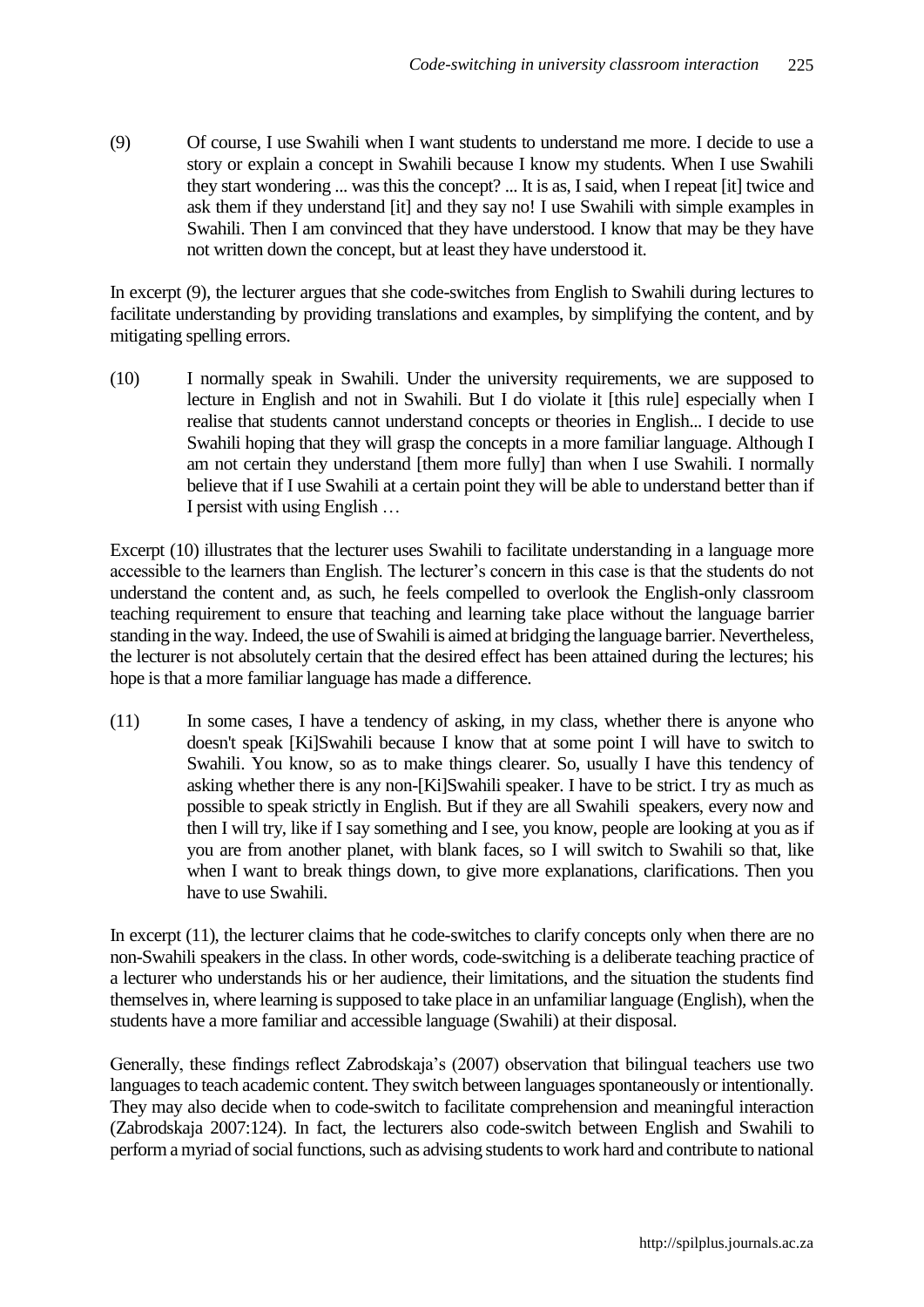development, encouraging them to persevere in their studies, giving them directives, creating humour, socialising with students, clarifying issues, emphasising, and simplifying expressions. The implication is that the lecturers believe that students can easily be encouraged to pay attention and can comprehend issues better when a familiar language is used rather than one imposed on them as a matter of official language policy without taking into account their actual linguistic needs and **limitations** 

## **5. Conclusion**

This paper has illustrated how difficult it is to avoid code-switching in classroom interaction at the tertiary level of education in a multilingual society such as Tanzania. Part of the reason is the problematic language-in-education policy that fails to adequately prepare students for rigorous higherlevel learning in English in a traditionally non-English context where another language dominates. Lecturers of the University of Dar es Salaam, even after having been cautioned against code-switching in classrooms, still persist with code-switching and make it an integral part of their teaching process; primarily to foster learning and bridge the linguistic gap between themselves and their students. Indeed, the findings reveal that lecturers code-switch to facilitate students' comprehension of lesson content. In this regard, they use two types of code-switching, inter-sentential and intra-sentential. They code-switch to fulfil functions such as fostering cohesion, topic development, exemplification, translation of concepts and classroom management. In this regard, code-switching as a sociolinguistic practice is crucial in explaining how a language's peculiar settings and history can facilitate an understanding of the actual linguistic behaviour of its users.

The findings presented in this paper also indicate that lecturers draw on their own bilingualism to relate to a language with which the students are familiar in a bid to facilitate classroom communication and interaction through code-switching. Essentially, this study demonstrates how inseparable speakers are from their linguistic and cultural roots. The code-switching instances presented in this study depict a picture typical of every other bilingual educational context. The use of Swahili by lecturers at the University of Dar es Salaam, despite an official policy banning such use, indicates two important issues. One is not only how difficult it is to sanction an individual from resorting to a familiar language in cases where he or she deems it necessary, but also how pervasive code-switching can be in a bilingual or multilingual situation where the most accessible majority language is not necessarily the official language of instruction.

Moreover, the lecturers' motivations for code-switching largely relate to the use of English as a lingua franca in higher education. Studies on how lecturers and students use English as a lingua franca indicate that they make careful choices and use linguistic and non-linguistic forms to facilitate communication. As Björkman (2011:960) remarks, English in a lingua franca setting is complex not only for students but also for lecturers. This scenario prompts lecturers to invest heavily in different strategies to facilitate classroom communication. Additionally, literature on the use of English as a lingua franca indicates that lecturers in such settings pay attention to deploying several strategies to mitigate communication breakdown. These strategies include codeswitching (cf. Shartiely 2013; Taha 2008). After all, code-switching is characteristic of speakers in bilingual situations. Literature on bilingual speakers indicates that bilinguals access certain advantages that monolinguals do not. For example bilingual teachers can use two languages interchangeably to teach the same content (cf. Zabrodskaja 2007:127).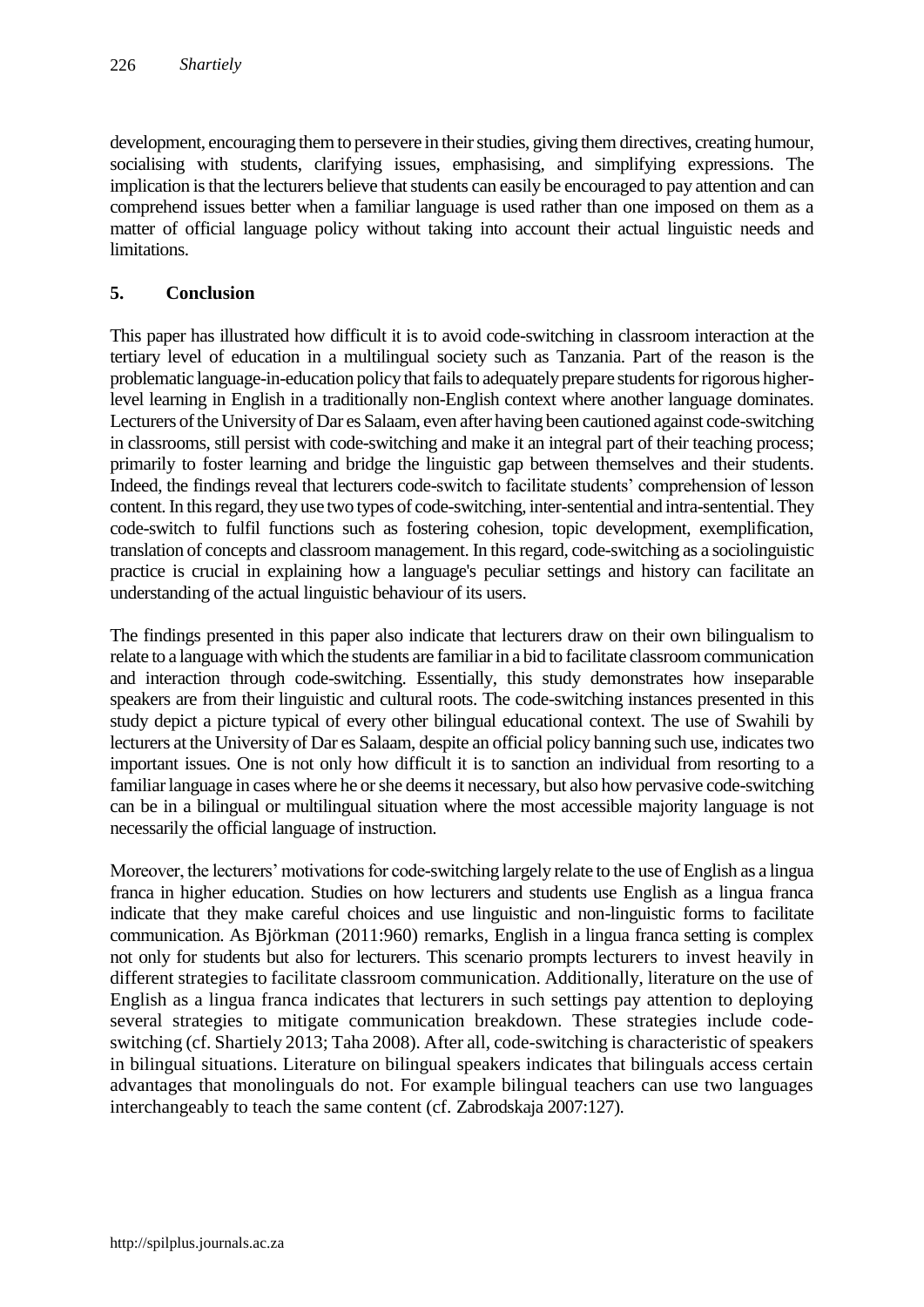On the whole, these findings suggest that code-switching, if taken as a strategy and not a deficiency, can contribute to effective teaching and learning in multilingual societies such as Tanzania. On the basis of the study's findings, this paper recommends an investigation into the existing practices of code-switching to uncover the positive contribution that they make to the development of new knowledge. An additional recommendation is that teaching and LoI policies perhaps be adjusted to provide for the beneficial uses of code-switching and bilingual education. Indeed, such measures can be taken without undermining the value of also developing knowledge through the medium of an international lingua franca such as English, in a manner that allows wider access to information and other social contexts than would otherwise be possible. In this regard, Li (2008:1) suggests that in multilingual situations empirical studies should be done to examine the circumstances under which classroom code-switching is necessary, to identify pedagogically sound and productive codeswitching practices, and to disseminate good code-switching practices through demonstrations, workshops, and teacher-training. More significantly, Lin (2013:212-213) suggests some changes to be made in the type of research done on classroom code-switching in order to gain new insights into this practice. These suggestions include the need for longitudinal research in which the investigator focuses on the same classroom for longer periods instead of just conducting a one-shot videorecording; the need for interventionist research designs that combine interpretive research with action research to enable the teacher to become aware of useful classroom strategies; and the need for a practice of viewing the whole lesson as a genre and investigating the role of the native language in different stages of the curriculum, instead of just looking at instances of code-switching in isolation. Also identified were the need for drawing up specific objectives and designing specific bilingual strategies to achieve those objectives; the need for drawing on the research method of genre analysis to investigate discipline-specific academic discourses and literacies; and the need for integrating research on classroom code-switching with that on multimodality by investigating how classroom participants engage in classroom code-switching and style-switching.

The paper entails a number of policy implications for both the University of Dar es Salaam and policy-makers in general. Specifically, it indicates how lecturers draw on their bilingual status to enrich lectures. The study indicates that all eight lecturers use code-switching, and that their use of this practice is not accidental. They code-switch when they repeat concepts and when they ask questions. They also code-switch for specific purposes of translating or explaining concepts, managing classroom behaviours, and showing solidarity with students. Furthermore, the paper also shows that lectures use codeswitching in the exercise of their agency and voice. Blommaert (2008:428) states that institutions have a tendency to "freeze the conditions for voice". Despite the institutional restrictions, the participants in this study use code-switching as a resource to make themselves understood by others, i.e. to construct voice.

It has become clear that there is a need for continued investigation of how non-native speakers of English of varying levels of proficiency are able to arrive at an understanding of academic work in this medium. Practices such as code-switching project lecturers as change agents who adapt language policy to suit their circumstances (cf. Mashiyi 2014:6). These findings help reveal how participants in their practical contexts do things the way they do, even when this runs contrary to how the things are planned, evaluated and accounted for elsewhere in theory or at a higher hierarchical level in an organisation (cf. Heap 1990). Therefore, this paper recommends that, just as the Tanzanian government has endorsed a policy that allows teachers to use Swahili in teaching in secondary school, it should also consider making the same decision for higher education. Doing so could help avoid the problem of making students struggle with English as they join universities. Such a step would also iron out the ambiguity in the country's language-in-education policy.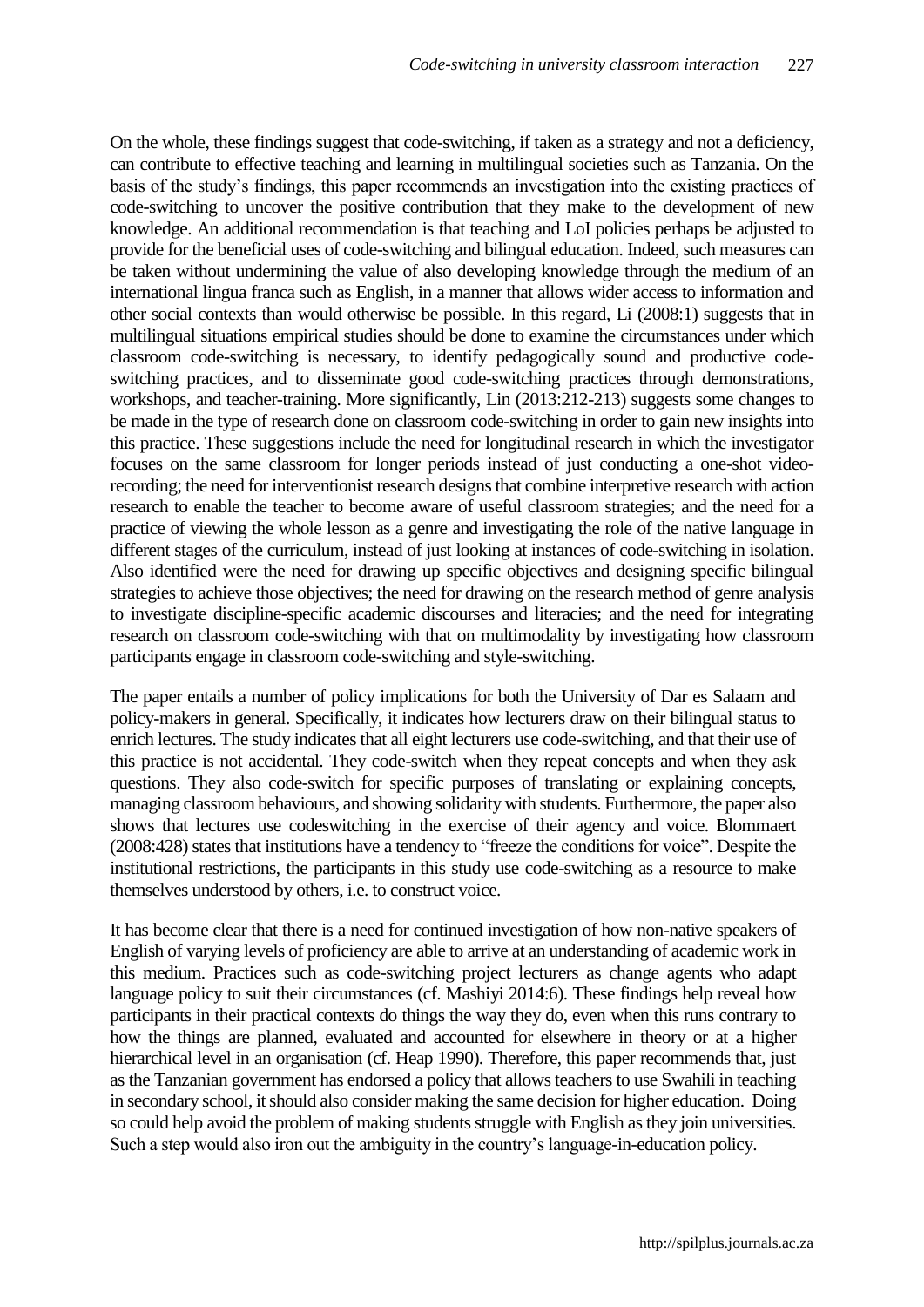## **References**

Banda, F. 2007. Study groups and peer roles in mediated academic literacy events in multilingual educational contexts in South Africa. *Stellenbosch Papers in Linguistics* 37: 1-21.

Bialystok, E. 2001. *Bilingualism in development: Language, literacy and cognition*. New York: Cambridge University Press.

Bialystok, E. 2009. Bilingualism: The good, the bad, and the indifferent. *Bilingualism: Language and Cognition* 12(1): 3-11.

Bialystok, E. 2011. Reshaping the mind: The benefits of bilingualism. *Canadian Journal of Experimental Psychology/Revue canadienne de psychologie expérimentale* 65(4): 229-235.

Bialystok, E., F.I.M. Craik, D.W. Green and T.H. Gollan. 2009. Bilingual minds. *Psychological Science in the Public Interest* 10(3):89-129.

Björkman, B. 2011. Pragmatic strategies in English as an academic lingua franca: Ways of achieving communicative effectiveness. *Journal of Pragmatics* 43(4): 950-964.

Blackledge, A. and A. Creese. 2014. *Heteroglossia as practice and pedagogy.* Springer Netherlands. pp.1-20.

Blommaert, J. 2008. Bernstein and poetics revisited: Voice, globalization and education. *Discourse & Society* 19(4): 425-451.

Canagarajah, A. S. 2013. *Translingual practice: Global Englishes and cosmopolitan relations*. New York: Routledge.

Canagarajah, S. 2011a. Codemeshing in academic writing: Identifying teachable strategies of translanguaging. *The Modern Language Journal 95*(3): 401-417.

Cenoz, J., B. Hufeisen and U. Jessner (eds.) 2003. *The multilingual lexicon.* Dordrecht: Kluwer Academic.

Cook, V. 2003. *Portraits of the L2 user: Background to the second language user*. Available online: [http://privatewww.essex.ac.uk/~vcook/portraitsC1.htm.](http://privatewww.essex.ac.uk/~vcook/portraitsC1.htm) (Accessed 12 June 2012).

Creese, A. and A. Blackledge. 2010. Translanguaging in the bilingual classroom: A pedagogy for learning and teaching? *The Modern Language Journal* 94(1): 103-115.

Fishman, J. 1967. Bilingualism with and without diglossia; diglossia with and without bilingualism. *Journal of Social Issues* 23(2): 29-38.

García, O. 2009. Education-multilingualism-translanguaging-21st-century. In *Bilingual education in the 21st century: A global perspective*. pp. 141-158.

Grosjean, F. 2008. *Studying bilinguals*. Oxford: OUP.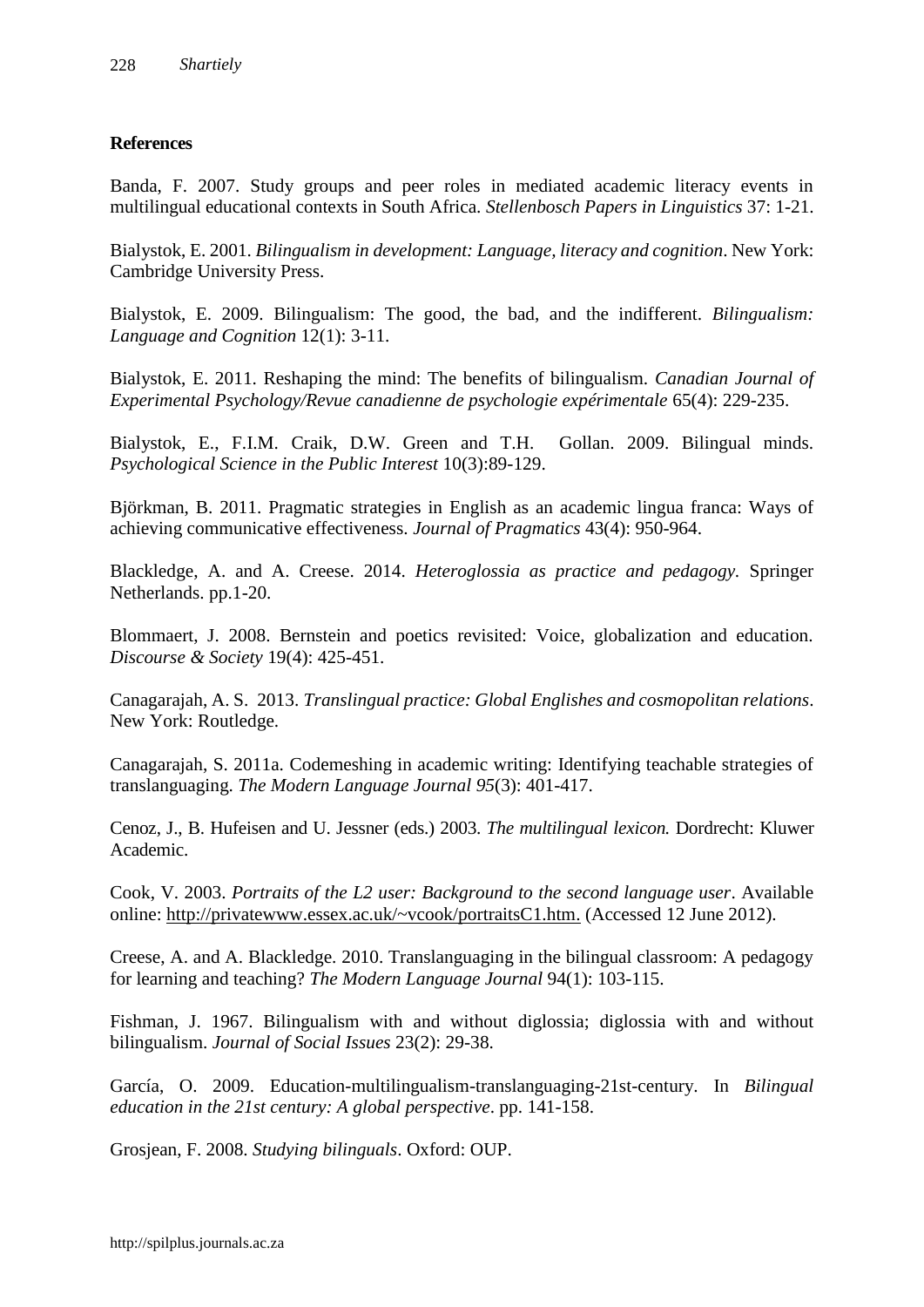Grosjean, F. 1982. *Life with two languages*. Cambridge, MA: Cambridge University Press.

Gulzar, M.A. 2010. Code-switching: Awareness about its utility in bilingual classrooms. *Bulletin of Education and Research* 32(2):23-44.

Gumperz, J.J. 1982. *Discourse strategies*. Cambridge: Cambridge University Press.

Gumperz, J. and B. Bloom. 2000. Social meaning in linguistic structure: Code-switching in Norway. In W. Li (ed.). *The bilingualism reader*. London: Routledge. pp. 111-136.

Hamers, J.F. and M.H.A. Blanc. 2000. *Bilingual and bilingualism* (2<sup>nd</sup> edition). Cambridge: Cambridge University Press.

Heap, J. 1990. Applied ethno methodology: Looking for the local rationality of reading activities. *Human Studies* 13(1):39-72.

Hibbert, L. and C. van der Walt. 2014. *Multilingual universities in South Africa*. London: Multilingual Matters.

Kagwesage, A. M. 2013. Coping with English as language of instruction in higher education in Rwanda. *International Journal of Higher Education* 2(2): 1-12.

Lenis, M. E. L. 2015. *Translanguaging and identity in a kindergarten classroom: Validating students' home culture and language in an English-only era*. Doctoral dissertation. Massachusetts: University of Massachusetts Amherst.

Li, D. 2008. Cantonese-English code-switching research in Hong Kong: A Y2K review. *World Englishes* 19(3): 305-322.

Lin, A. M. Y. 2013. Classroom code-switching: Three decades of research. *Applied Linguistics Review* 4(1): 195-218.

Mashiyi, N. 2014. Towards promoting a responsive and inclusive tertiary education system in South Africa through multilingualism. *International Journal of Education Science* 6(1): 1-9.

Mwinsheikhe, H.M. 2009. Spare no means: Battling with the English/Swahili dilemma in Tanzanian secondary school classrooms. In B. Brock-Utne and I. Skattum (eds.) *Languages and education in Africa: A comparative and transdisciplinary analysis*. Providence: Symposium Books.

Myers-Scotton, C. 1993. Common and uncommon ground: Social and structural factors in code switching. *Language in Society* 22(4): 475-503.

Myers-Scotton, C. 1997. *Duelling languages, grammatical structure in code switching* (2nd edition). Oxford: Oxford University Press.

Olmo-Castillo, W. N. 2014. *Teachers' attitudes towards code switching within a bilingual classroom.* MA thesis. Brockport: State University of New York College.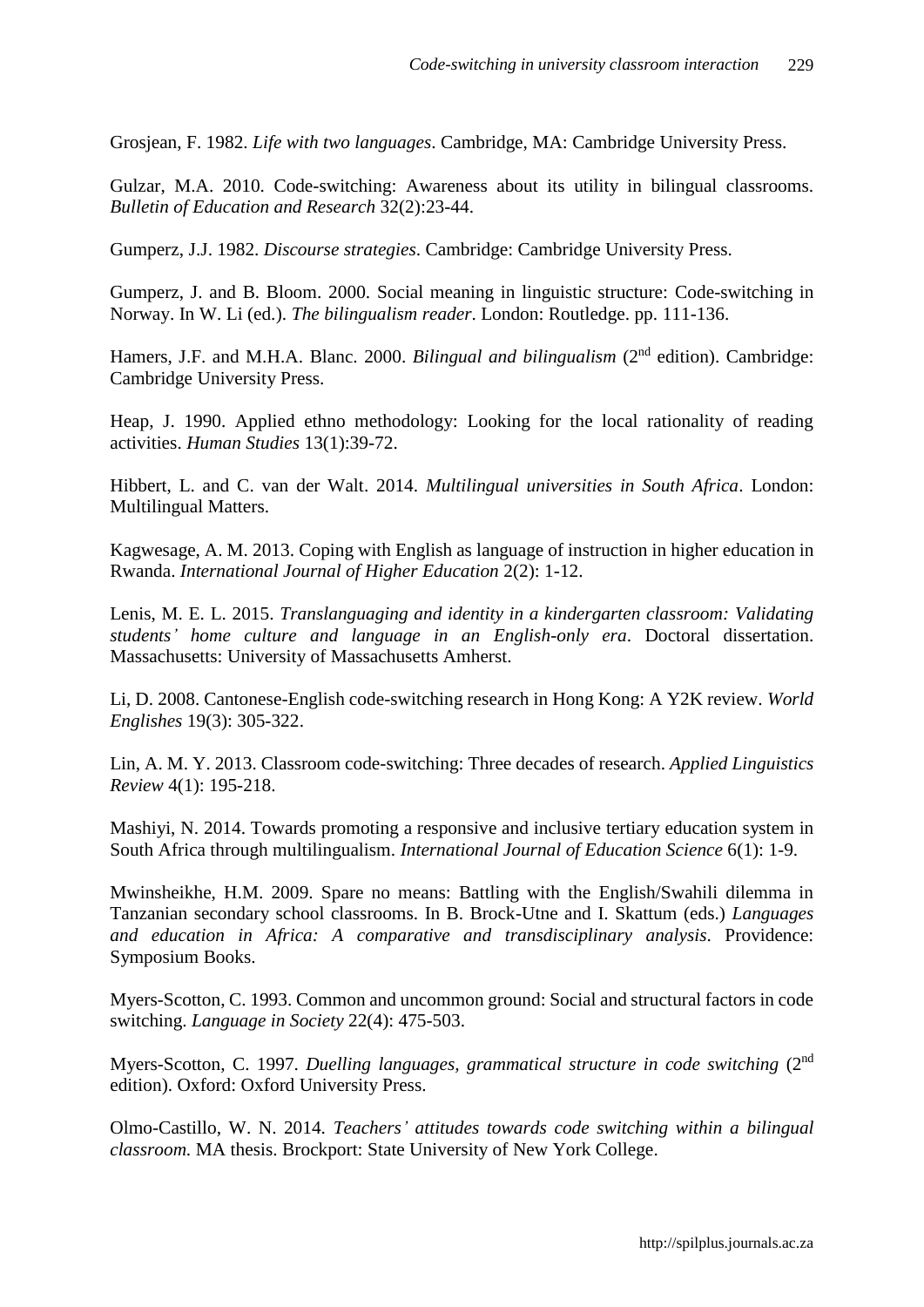Poplack, S. 2001. Code switching: Linguistic. In N.J. Smelser and P.B. Baltes (eds.) *International Encyclopaedia of the Social and Behavioural Sciences*. pp. 2062-2065.

Rubagumya, C.M. 2008. Going through the motions of learning: Classroom interaction in Tanzania. In B. Brock-Utne, Z. Desai and M. Qorro (eds.) *LOITASA: Reflecting on Phase I and entering Phase II*. pp. 143-159.

Shartiely, N.E. 2013. *Discourse Strategies of Lecturers in Higher Education Classroom Interaction: A case at the University of Dar es Salaam, Tanzania*. Doctoral dissertation. Stellenbosch: University of Stellenbosch.

Shin, S.J. and L. Milroy. 2000. Conversational code-switching among Korean-English bilingual children. *International Journal of Bilingualism* 4(3): 351-383.

Shin, S-Y. 2010. The functions of code-switching in a Korean Sunday School. *Heritage Language Journal* 7(1): 91-116.

Swann, J. and I. Sinka. 2007. Style shifting, code-switching. In D. Graddol, D. Leith, J. Swann and M. Rhys (eds.) *Changing English*. New York: Routledge

Swilla, I.N. 2009. Languages of instruction in Tanzania: Contradictions between ideology, policy and implementation. *African Study Monographs* 30(1): 1-14.

Taha, T.A. 2008. Language alternation in university classrooms. *Journal of Instructional Psychology* 35(4): 336-347.

The Ministry of Education and Vocational Training. 2014. *Education and Training Policy*. Available online: [www.tamisemi.go.tz.](http://www.tamisemi.go.tz/) (Accessed July 2016).

Uys, D. 2010. *The functions of teachers' code-switching in multilingual and multicultural high school classrooms in the Siyanda District of the Northern Cape Province*. MPhil thesis. Stellenbosch: Stellenbosch University.

Van der Walt, C. and N. Klapwijk. 2015. Language of learning and teaching in a multilingual school environment: What do teachers think? *Language Matters* 46(2): 293-318.

Walker, V. 2011. Codeswitching as a power and solidarity strategy in the foreign language classroom. An analysis of language alternation strategies utilised in a Portuguese-English higher education class. *Leading Undergraduate Work in English Studies* (3): 351-363.

Wei, L. 2005. Starting from the right place: Introduction to the special issue on conversational code-switching. *Journal of Pragmatics* 37: 275-279.

Wei, L. 2011. Moment analysis and translanguaging space: Discursive construction of identities by multilingual Chinese youth in Britain. *Journal of Pragmatics* 43: 1222-1235.

Westly, E. 2011. The bilingual advantage. *Scientific American Mind* 22(3): 38-41.